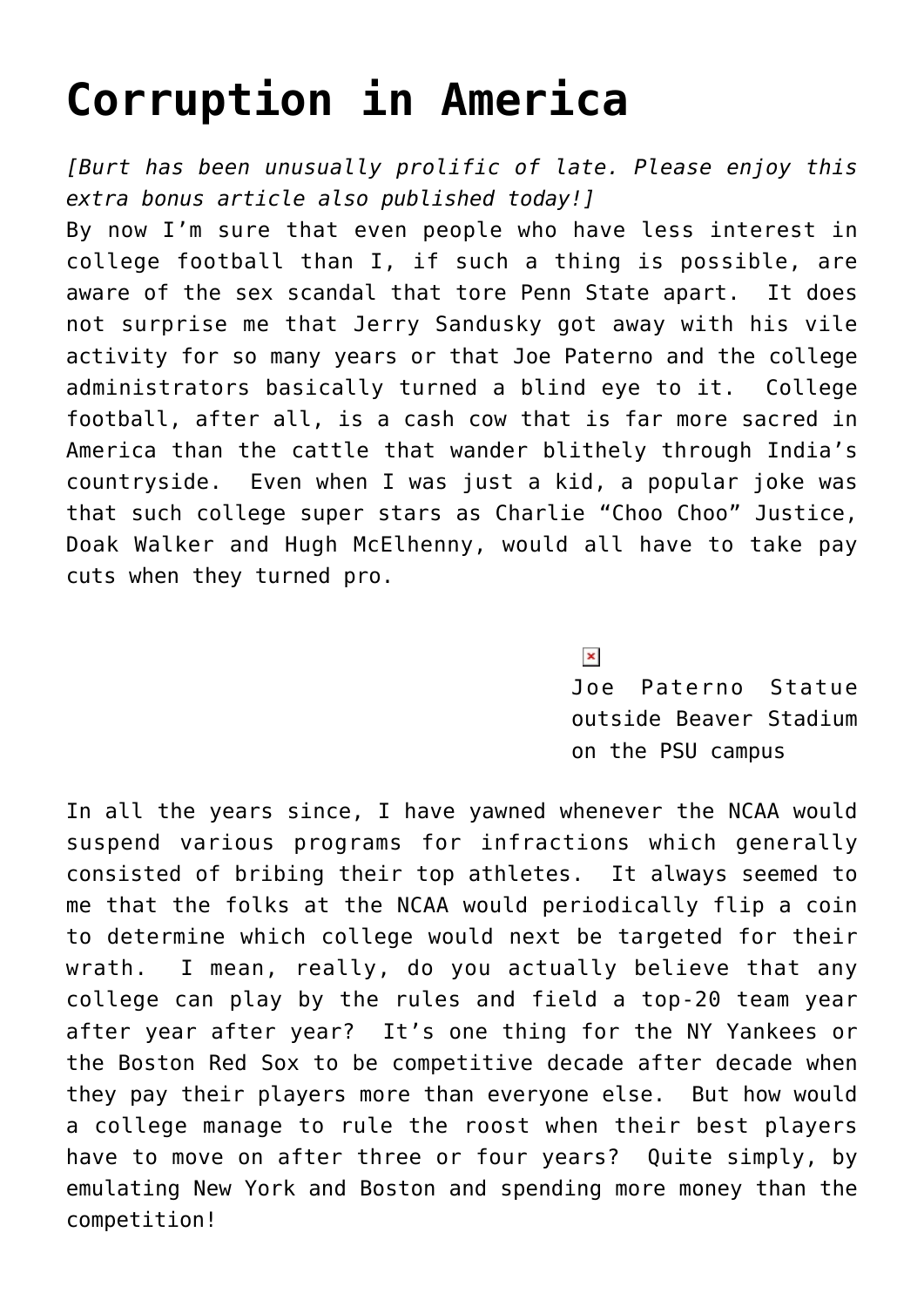That being said, what I found most disgusting in the aftermath of the Penn State scandal was the fact that hundreds of students rioted on behalf of Mr. Paterno. Just because he kept turning out winning teams year after year, decade after decade, these young pinheads felt compelled to rally on his behalf, looking and acting exactly like the scumbags who comprise the Occupy Wall Street mob. But, unlike those unwashed morons, the students actually knew why they were out there creating mayhem in the streets. They were, by god, showing their unflagging support for a man who had kept a child rapist on his coaching staff!

I'm sure that in their defense, the young louts would say that Paterno wasn't the pervert. But would they say the same if the coach had been employed not at Penn State, but at LSU or Alabama, Oregon or UCLA? Would they say the same about the many priests and cardinals who had never engaged in pedophilia, but who maintained their silence about the small number who did?

Elbert Hubbard once observed, "Every man is a damned fool for at least five minutes every day. Wisdom consists in not exceeding the limit." I'm afraid that the students at Penn State have already exceeded their limit for at least the next 50 years.

But it's not just at Penn State that corruption runs rampant. Take a look at Washington, D.C., where any number of politicians who opposed ObamaCare nevertheless voted for it because they were bribed or intimidated by the likes of Harry ("It's just business as usual") Reid and Nancy ("You'll find out what's in the bill after it's passed") Pelosi.

Or consider Barack Obama who comes out four-square against what they call swag, which consists of souvenir pens, pins and cufflinks, handed out by politicians. But he sends his family off to Africa at a cost to tax payers of \$800,000. He then uses tax dollars to buy two buses so that he can conduct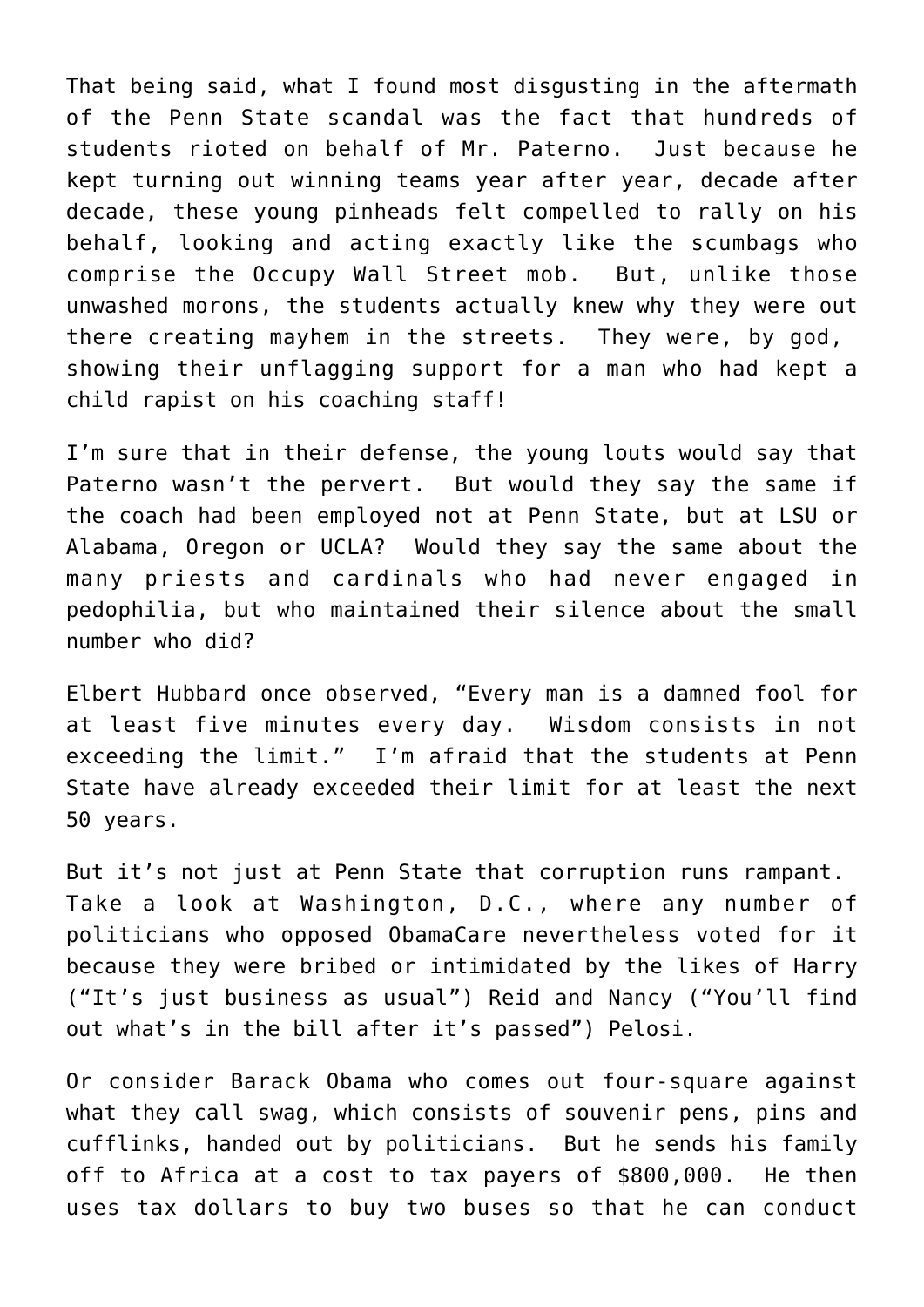presidential business — business that apparently can only be conducted in what figure to be swing states in the 2012 election — thus saving the DNC's war chest hundreds of thousands of dollars.

Or, for that matter, consider Solyndra, a beneficiary of 500 million tax dollars and personal visits by Obama and Biden, but which we're told had nothing to do with the company being owned by a major Obama contributor.

But when it comes to corruption, unfortunately it's not limited to Penn State and our nation's capital. It seems that in New York, by the time they retire, 90% of railroad workers — including those who only held desk jobs — have applied for disability, which just happens to add \$36,000 a year to their pension payments. In California, 82% of state troopers retire with some sort of disability. It almost makes you wonder why anyone would even dare consider taking such jobs. Am I the only person who worries about his health?

Finally, you have all these various women accusing Herman Cain of acting inappropriately. Not having been there at the time, I don't know what he did or didn't do. What I do know is that whenever a woman shows up in public joined at the hip with Gloria Allred, it is safe to assume that she either belongs in jail, a brothel or a psycho ward.

At this point, I suppose we should all be grateful that Anita Hill hasn't yet come forward to claim that Mr. Cain once gave her a funny look.